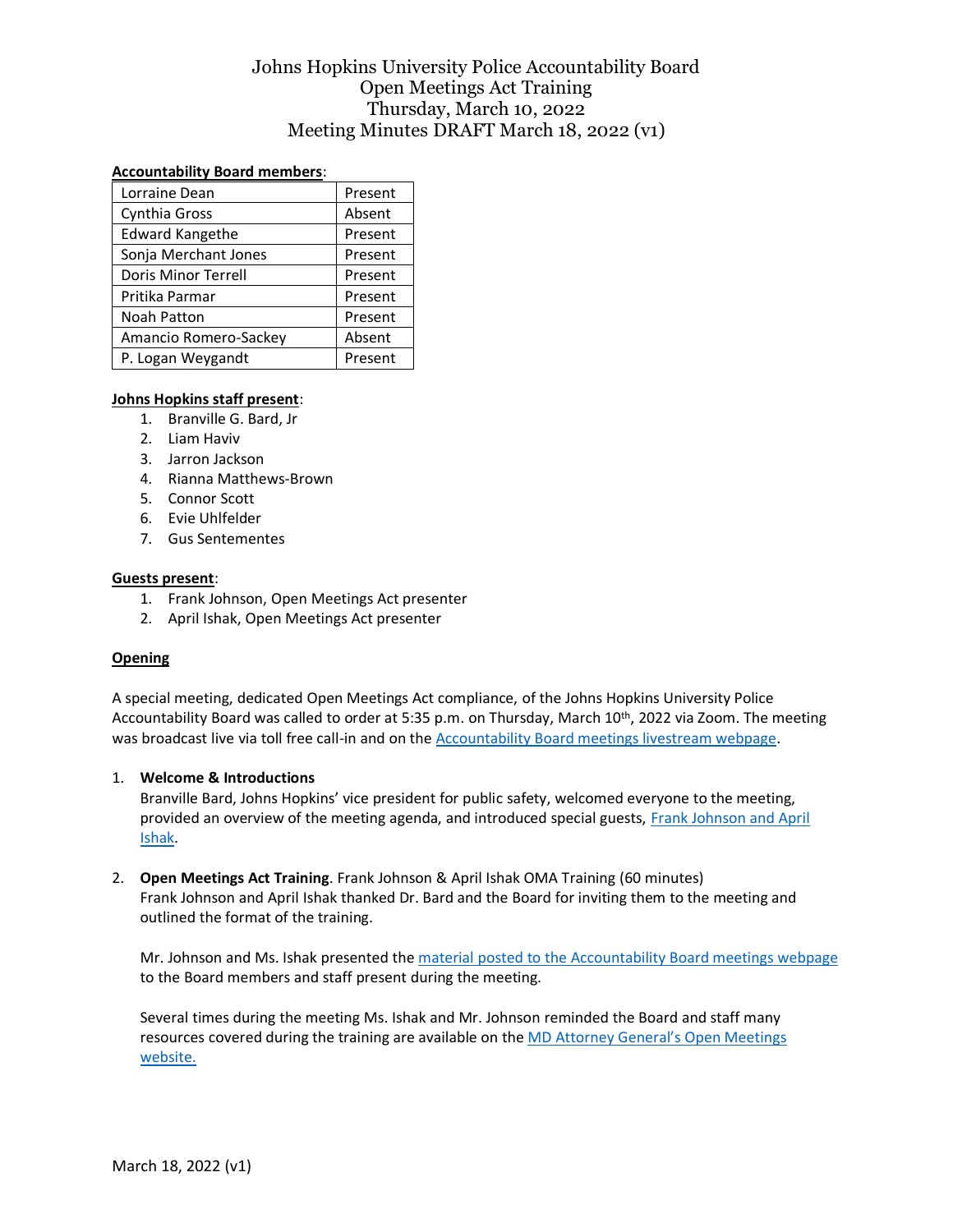## Johns Hopkins University Police Accountability Board Open Meetings Act Training Thursday, March 10, 2022 Meeting Minutes DRAFT March 18, 2022 (v1)

#### **Question & Answer**

Dr. Bard invited members of the Board to ask questions. The following topics were covered during this portion of the meeting:

- Subcommittees
	- $\circ$  Question about subcommittees: If the larger group breaks into smaller subcommittees are those subcommittees subject to OMA? (L. Weygandt)
		- Mr. Johnson noted if the subcommittee is formally established as part of the originating governing structure of the Board, then those subcommittees themselves are subject to OMA. There is a provision in the act stating that compliant organizations should avoid acting in ways that intentionally adopt steps that evade OMA requirements. Frank continued to note that if the subcommittee is an *informal subcommittee* and not a quorum, generally that subcommittee would not be subject to OMA.
		- Ms. Ishak agreed, stating the less formal the subcommittee, the less likely it's going to be deemed subject to OMA.
- Quorum
	- o Question about what constitutes a quorum (L. Weygandt)
		- Mr. Johnson noted that generally, a quorum is a majority (i.e. if a board has seven (7) members, a quorum would be considered four (4)). The basis being a majority of the board is needed to do business. He added that the Board's own specific rules can specify what a quorum is, so while there might be a majority, there might be some boards that require a super majority or even unanimous participation to conduct business.
- Email deliberations
	- o Question about email deliberations (L. Dean)
		- Mr. Johnson stated emails that are general in nature are not subject to OMA. However, if what was being discussed via email should have been discussed in an open meeting, and there is a back and forth exchange between the board members, then the board would be deemed to be in violation of OMA due to a lack of access for the public.
		- Ms. Ishak advised Board members to be actively aware of this requirement and suggested that if a Board member notices that an exchange appears to transition into a deliberation via email or text, someone in the group should recommend that the discussion end, and a meeting ought to be called so the discussion can happen publicly.
- Meeting notice accessibility
	- o Question about accessibility when posting notice of a meeting on a website due to digital divide (L. Dean)
		- Mr. Johnson stated the Board needs to consider their audience. Many public bodies, he said, make use of their websites, especially because there are not many print media resources today, and for this reason, posting notice and materials there is considered acceptable and advisable. He did note, however, that those who still physically post notice of a meeting, often post on an external door, and based on the audience, he advised flexibility in ensuring public posting.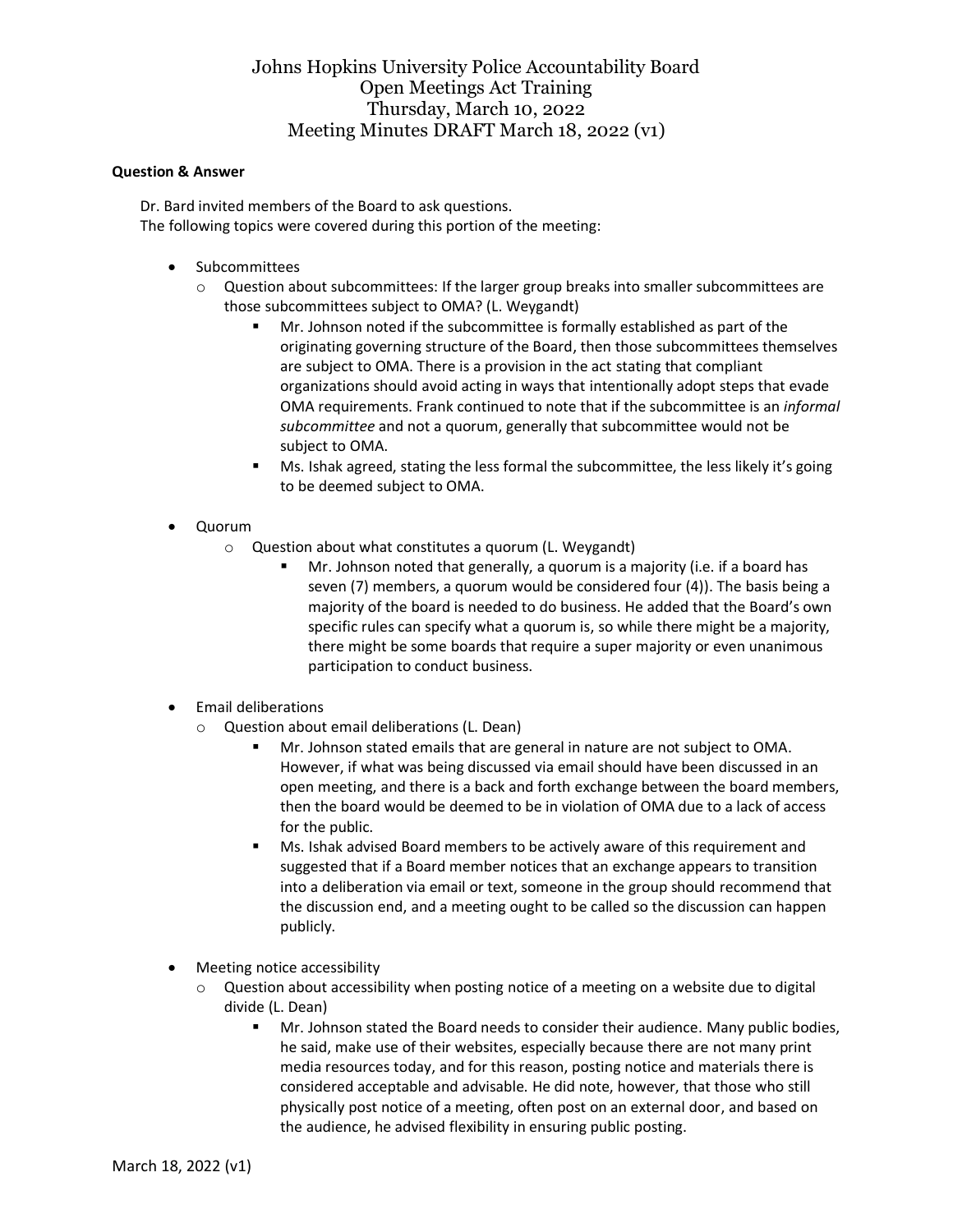## Johns Hopkins University Police Accountability Board Open Meetings Act Training Thursday, March 10, 2022 Meeting Minutes DRAFT March 18, 2022 (v1)

## 3. **Closing**

VP Bard thanked everyone for their time and engagement. He noted the Board's next quarterly meeting has been rescheduled from March 14<sup>th</sup> to March 24<sup>th</sup> at 6:00 p.m. The March 24<sup>th</sup> meeting will cover board governance, and the former President of the National Association of Civilian Oversight of Law Enforcement will be a guest at the meeting. Dr. Bard noted the web hosting and call-in information will remain the same, and the agenda and materials will be posted on th[e Accountability Board website.](https://publicsafety.jhu.edu/jhpd-information/accountability-board/meetings/) For anyone needing other accommodations, contact [AccountabilityBoard@jhu.edu.](mailto:AccountabilityBoard@jhu.edu) The meeting adjourned at 7:01 p.m.

## **Action Items/Next Steps**

- 1. Logistics of virtual meetings during COVID (registration/chat function) this topic is on the agenda for the March 24 meeting.
- 2. Accountability Board resources this topic is on the agenda for the March 24 meeting.

## **Items Being Tracked for Future Meetings/Discussions**

*Currently there are no items being tracked for future discussions.*

## **Agenda Topics Proposed by Board Members for Future Meetings**

- Maryland Legislative Landscape, incl. Law Enforcement Officer's Bill of Rights and relevant changes
- JHPD/Baltimore City MOU (timeline and process)
- JH ongoing public safety interventions and efforts

## **Accountability Board Meeting Schedule (2022 calendar year)**

- Quarterly Meeting: March 24, 2022 6:00 7:30pm\*
- Quarterly Meeting: June 13, 2022 6:00 7:30pm
- Quarterly Meeting: September 12, 2022 6:00 7:30pm
- Quarterly Meeting: December 12, 2022 6:00 7:30pm

\*rescheduled from Mach 14, 2022 upon request due to scheduling conflicts